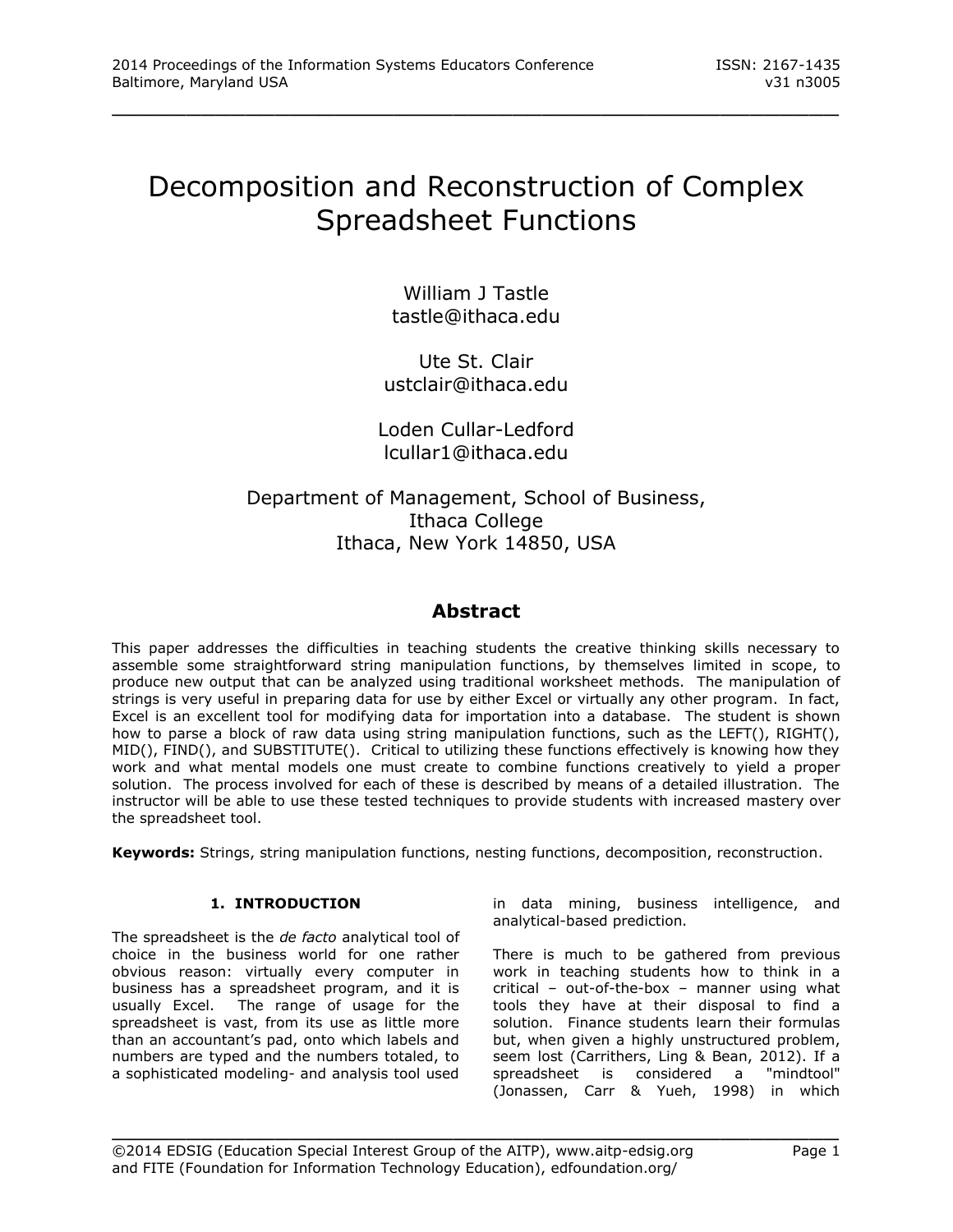"learners use [spreadsheets] to represent what they know, [and] necessarily engage them in critical thinking about the content…" then they discover that the spreadsheet can be somewhat of an artist's palette ready for creative use. Certainly, the costs of not having developed the skill of thinking are pervasive (Caulkins, Morrison & Weidemann, 2007). Using a spreadsheet as a "forced" organization tool is certainly a useful exercise, and it does force some little bit of creativity from the student, but the full force of the spreadsheet as a mindtool by which students learn to think in structured ways, putting organization to disorganization, is missing. To force the development of creativity in the mind of the student requires a task that cannot be accomplished without that skill.

Somewhere in the middle of this vast assortment of spreadsheet usage is that of the nesting of functions into complex arrangements. In this paper a method is described that greatly facilitates the understanding of nested functions. Although this method can be used to master any combination of nesting, it was developed specifically to help students understand the complexities of string function manipulation; so it is in the spirit of innovation that this paper uses strings to explain the method. The authors has chosen to use several Excel functions to illustrate the method.

## **2. CONCEPT**

Every Excel function contains an argument that might contain nothing, as in the case of =NOW(), or several elements, such as *=SUBSTITUTE(cell, old character(s), new character(s), which instance of the old character to replace with the new character)*. Sometimes it is necessary to use additional functions to evaluate a condition or calculate a value that is used within another function. A generalized function would be:

#### $= var_1(arg_{1.1}, var_2(arg_{2.1}, var_3(< char>, < cell>$ )),  $var_n(arg_{n,1}, arg_{n,2}, ...)$ ...

where  $var_i$  is some spreadsheet function. 'Cell', 'range', 'char', and 'integer' follow their usual meanings. An unsophisticated user might calculate var<sub>2</sub> through var<sub>n</sub> in separate cells, and then combine them in the final var<sub>1</sub> to arrive at an answer. Such a method would leave the spreadsheet possibly covered with temporary functions, spurious numbers, and an overall structure that is very difficult to manage and

revise. Accidently deleting a cell might cause an entire worksheet to be full of #REF! errors, and one might be unable to reverse the accident. Therefore, the solution is to spend an extra few moments thinking through a solution that keeps all the functions needed for a single action in one formula.

#### **3. FUNCTIONAL DECOMPOSITION AND RECONSTRUCTION BY LEVEL**

Suppose that one needs to extract a substring from a cell and that the data are consistent. Consistency identification is a necessary skill a student must develop, in order to manipulate string data. Sometimes one can take advantage of the "text to columns" wizard in the Data tab (Excel 2013) to partition the data into separate columns, and that works when the data are either of fixed length or when there are some consistently placed characters used to separate the data components. For example, if a semicolon or a comma is used to separate each field, then the "text to columns" wizard can work quite well. All too frequently, unfortunately, legacy data or Internet data are not so graciously presented, so that the resulting data must be inspected for consistencies. If no consistencies are identified, one must insert one's own, in order to separate or parse the cell. It is especially in this latter case that nested functions and associated complexities arise that are a challenge for students without a programming background to master and for instructors to teach. The authors have identified three straightforward rules, along with illustrations, which show how this complexity can be greatly simplified.

A complex string function can be simplified by writing it in levels in which each succeeding nested function drops to a lower level. The rules follow along with an illustration of how they work.

## RULES:

1) Functions that are only one "level" deep (i.e., functions lacking nested functions) are not decomposed to a lower level.

2) After every named function (i.e. IF, FIND, SUBSTITUTE, etc.) the contents of the argument are placed at a decomposed level beginning immediately after the left parenthesis. Only functions matching Rule 1 are exempt from this rule.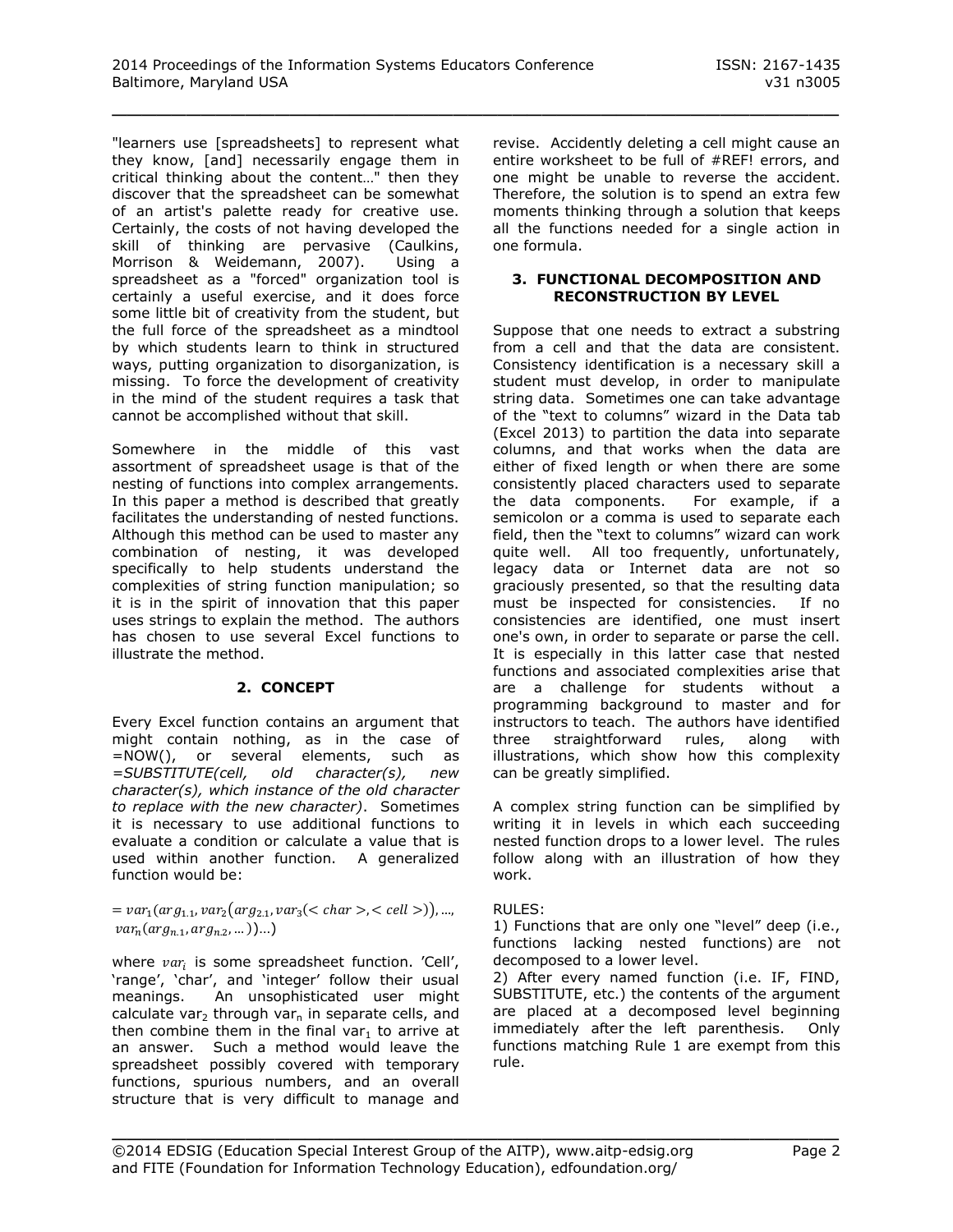3) After the function argument is completed, the right parenthesis is raised to the level of the original function.

Suppose that someone has the following data set form which the student name, both the ID number and the Cell number as separate fields, and the email address must be extracted. The text-to-columns method (not discussed here because it is so basic to any level of worksheet competence) can easily separate the student name- and email fields using the comma as the delimiter, but the ID number and cell number will be placed in a single column, because there is no delimiter separating them. After guiding students through the text-to-columns data separation, such that they understand its limitations, it is desirable to revert back to the raw data to separate all of the fields using string manipulation. In other words, now that students understand that some of the data can be parsed using the text-to-columns method, the authors will shun the "built-in" approach in favor of learning how to use the text manipulation functions on all the data. The first thing to do is to identify the consistencies, for without consistencies in the data, there is little to be done. Fortunately, consistencies are typically found, once one has developed the insight; in those cases where none are apparent, one can creatively make one's own consistency.

The obvious consistencies are:

- 1. The presence of a comma following the student name field. In fact, both the comma and the subsequent space are consistent in all the data.
- 2. Following the string of digits is another comma and space. These can also be used as consistencies. Note that the number of spaces is not consistent, since there are four spaces in rows 2 and 3, but only three spaces in rows 4 and 5; though counting from right to left, there is a consistency in the number of spaces to the beginning of the ID number, and that same consistency identifies the end of the name field.
- 3. There is a single space that precedes the email address for everyone. If one could locate the position of that space, one would be able to extract the email.
- 4. There is also a single @ sign in each row. The @ sign could be used to separate the first part of the email from the domain part.

The Excel function (equation 1) to extract only the student name is

| . =LEFT(A2,23)           |  |
|--------------------------|--|
| =LEFT(A2,FIND(",",A2)-1) |  |

Recall that this function requires two elements in the argument, the location of the text from which the subset of characters will be taken (cell A2) and the number of characters to take (23 characters). In this example, the formula is to extract the substring from the content in cell A2, then the remainder of the cells in column A, once the formula is copied down. The number of characters to extract is, however, not consistent from one cell to the next. The name in row 2 contains 23 characters but the one in row 3 contains 17 characters. Therefore, one must use a formula that will evaluate to the needed number of characters. To calculate the number of characters to extract from each cell in the column of data, it is necessary to utilize some consistency located in the area of the end of the name portion of the string. In this example, that consistency is the location of the first comma located in position 24; that is, it is the  $24<sup>th</sup>$  character counting from left to right in A2. To find the location of any character or set of characters in a string, the FIND() function is used:

=FIND(the character or set of characters, the cell to be searched)

The character to be located is the comma, ",", and the cell to search is A2. Therefore, the completed formula is =FIND(",",A2). The completed function is shown in (2). This returns the value 24. However, 24 is not 23, so it is necessary to perform one other operation. A question to ask of students seems trivially obvious, but it needs to be addressed, is: how to convert the 24 into 23. Of course, the answer is to subtract one, but the arithmetic operations around string functions are not yet internalized. Thus it is somewhat of a realization to discover that one can subtract a number from a calculated value.

The formula in  $(2)$  evaluates to =LEFT $(A2,24-1)$ or  $=$ LEFT(A2,23). If the length of all the names were consistently 23 characters, one could simply place the number 23 into the second position in the argument; but the number of characters varies from the name in row 2 to row 3, and so forth. To better explain the nesting of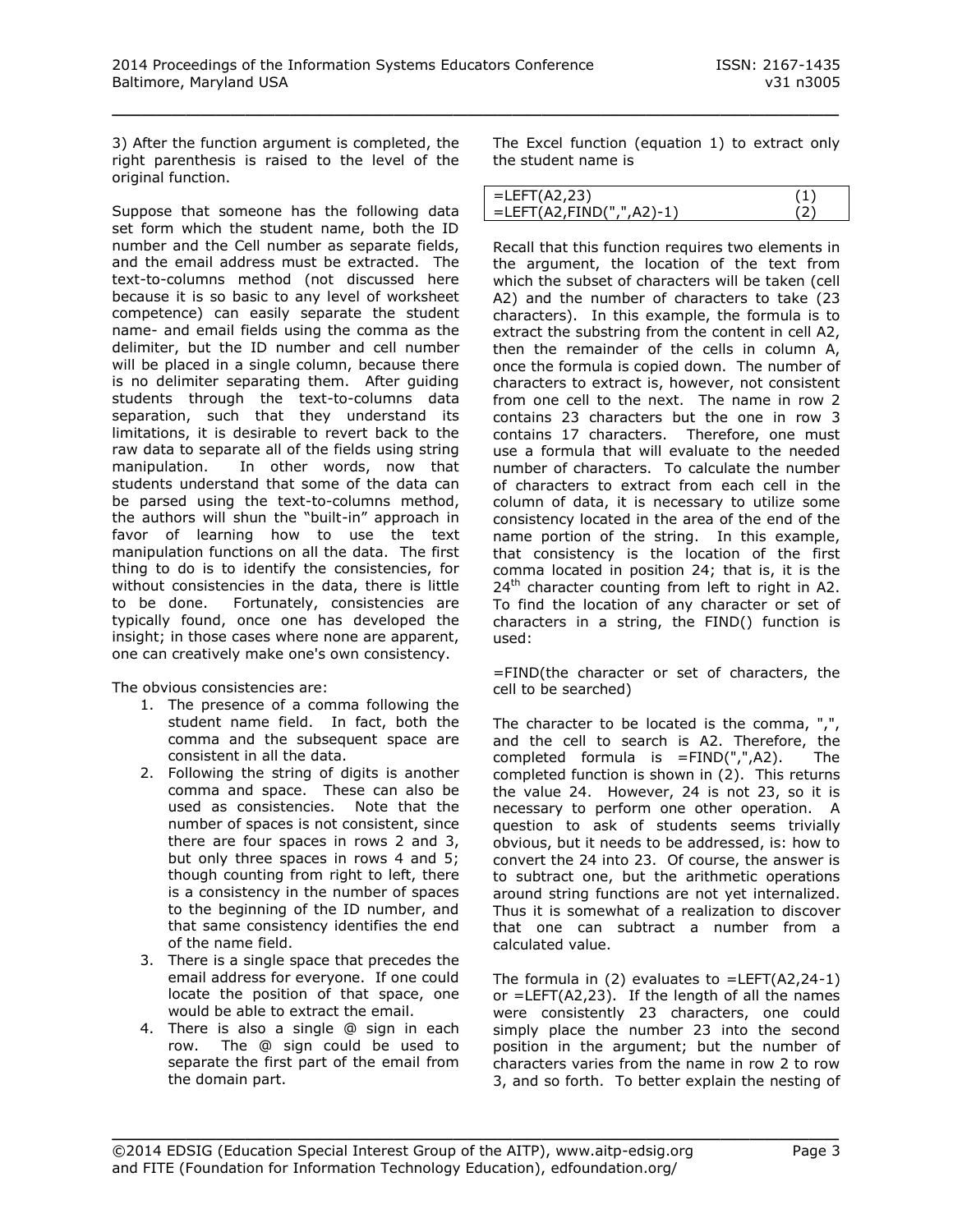functions, the decomposition/reconstruction method is shown diagrammatically:

| l Level 1 | =LEFT(------------------- |  |
|-----------|---------------------------|--|
| l Level 2 | $A2$ , $FIND$ (-------)-1 |  |
| l Level 3 | $W''$ $\Delta$ 2          |  |

The uppermost level the driving function, LEFT in this case, is shown with a dashed line that represents the contents of its arguments. At the second level are the contents, including another function, FIND. It, too, has an argument which is shown on yet another level. At this third level there are no other functions. Therefore, at the conclusion of the reading of the function at the bottom level, one jumps up to Level 2, where the FIND argument concludes with the remaining value that is not itself a function. After the "-1", the remaining function is concluded at Level 1.

To reconstruct the function, such that the student can easily apprehend how the functions work, substitute the evaluated value at each level.

| Level 1 | $\vert$ =LEFT(A2,23)     |  |
|---------|--------------------------|--|
| Level 2 | $A2.24-1$<br>(4)         |  |
| Level 3 | The comma is the $24th$  |  |
|         | character in the string. |  |

Level 3 has a few words that describes the evaluation of those characters, in this case that the "," is located in position 24 in the string. In level 2 the FIND(-------------) is replaced by 24 and the remainder of the contents in the argument are placed there. Finally the values of level 2 are placed in their location in level 1 and the student can now understand that 23 characters (Bigham ToughGuy Hotshot) are being copied beginning at the left end of the string. It should be easy to see that as the formula is copied down to the next cell the reference to A2 changes to A3, the evaluation of the location of the first comma is different, but the entire student name is captured.

The next item to capture is the ID number. This is merged with the cell phone number (note that the example is limited to North American phone numbers for consistency in the length of the number) but in North America it is known that phone numbers contain 10 digits and that there are 20 digits in each row. Therefore, this is a consistency that can be used in identifying the number of characters to extract. For all substrings contained within another string that

do not begin with the first character nor end with the last character, the function of choice is the MID command. The parts of this function are:

MID(the cell containing the string from which you want to extract a substring, the starting point for the extraction, the number of characters to extract).

Consequently, the formula that will extract the ID number is MID(A2,26,10). The last part of the argument, 10, is the number of characters to extract for our substring. For this example, the position of the "6" is the  $36<sup>th</sup>$  character from the left. The only part of this formula that changes as it is copied down from A2 to A5 is the starting point, 26 in this example. To place the correct number into each evaluation of the succeeding formulas requires a mechanism to identify that beginning point. Carrying out this task requires the identification of some consistency in the formula, and it is identified with the location of the first comma. Now all the consistencies have been identified and it is known that the first comma is the closest consistency to the beginning of the start position. Therefore, one must find the comma and add two to that result, since the starting position is consistently located two characters past the first comma. The formula that correctly captures the substring is

=MID(A2,FIND(",",A2)+2,10) and it is decomposed in (6).

| Level 1 | - =MID(------------------------- |     |
|---------|----------------------------------|-----|
| Level 2 | $A2$ , $FIND$ (----) + 2, 10     | (6) |
| Level 3 | ",",A2                           |     |

This structure appears very familiar since something very close to what was just used for the student name. The function is shown in level 1 and the contents of its argument are at level 2. Since there is another function there, the FIND, its argument is displayed in level 3.

The formula is now reconstructed:

| Level 1 | MID(A2,26, 10)                       |     |  |  |  |
|---------|--------------------------------------|-----|--|--|--|
| Level 2 | $A2,24+2,10$                         | (7) |  |  |  |
| Level 3 | 24 <sup>th</sup><br>The comma is the |     |  |  |  |
|         | character in the string.             |     |  |  |  |

The final form of the formula in level 1 is the correct equation that Excel evaluates.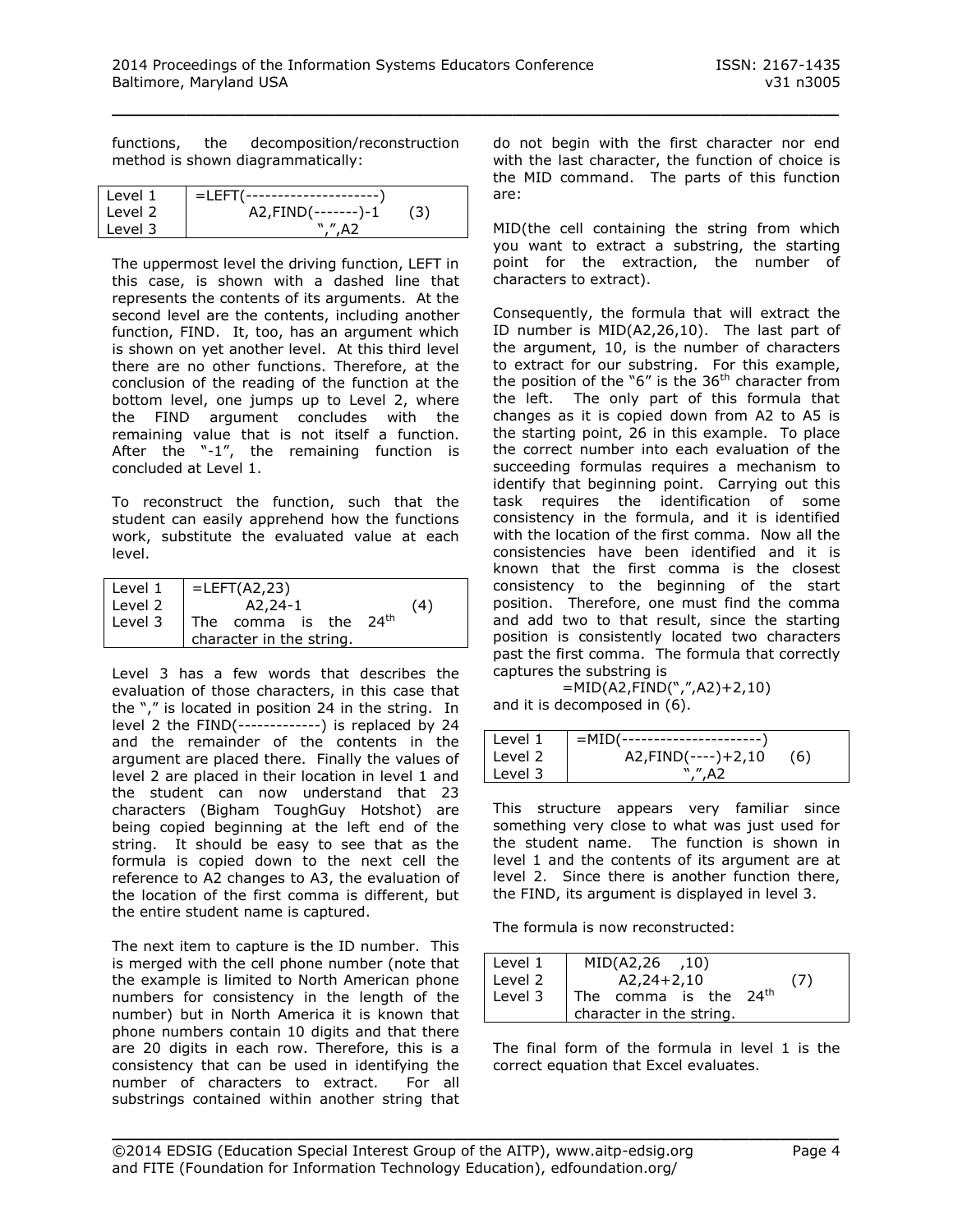The third part of the extraction is that of the cell phone number. The consistencies identified in the data permit us to observe that the cell phone number ALWAYS begins at the 11<sup>th</sup> position **following the beginning** of the ID number and that it is ALWAYS 10 characters long (see (8)). For the string in cell A2, the correct answer is =MID(A2,36,10) but the starting position is not consistent with 36, as can be seen, if one counts over in cell A3, so a formulation must be made to capture that value. Again, it is noted in the search for consistencies that only the first comma can be exploited, augmented with the addition of 12, to arrive at the start position. The number 12 is made up of the 2 that gets us to the start of the ID number and the remaining 10, whichis the length of thecell number:  $10 + 2 = 12$ . The start position for the cell phone number is consistently 12 characters after the first comma. To construct the solution it is necessary to first decompose the problem (9):

The evaluated function is  $=MID(A2,36,10)$ . The elements in the argument that are constant when the formula is copied down to cell A5 are the cell, A2—that automatically increments, because it is a relative cell address—and the number of characters to extract—10 in this case, because all cell phone numbers in column A are 10 characters in length. What does change, however, is the starting position for the data extraction. In cell A2 it is 36, in A3 it is 30, and in A4 it is 31. Since these numbers are inconsistent, some other method must be used to identify the start position.

It can be observed that the only consistent element that precedes the phone number is the first comma, so if the location of the comma can be found and the number 12 added to it, the correct starting position for all the cell phone numbers will have been identified. The formula is  $=MID(A2, FIND(", ", A2)+12,10)$ . To visualize this formula to make it easier for students to understand, it is decomposed into its corresponding levels (figure 8):

| Level 1 | =MID(-----------------------                   |     |
|---------|------------------------------------------------|-----|
| Level 2 | $A2$ , $FIND$ $\left($ ---- $\right)$ + 12, 10 | (9) |
| Level 3 | ".''.A2                                        |     |

The similarity between (6) and (9) is remarkable; the student should be quick to observe that the 2 of (7) is now the 12 of (9). It is the starting position alone that has changed!

The decomposition in (9) is now reconstructed in (10):

| Level 1 | $=MID(A2,36)$<br>.10)             |      |  |  |  |  |
|---------|-----------------------------------|------|--|--|--|--|
| Level 2 | $A2,24+12,10$                     | (10) |  |  |  |  |
| Level 3 | The comma is the 24 <sup>th</sup> |      |  |  |  |  |
|         | character in the string.          |      |  |  |  |  |

Finally, the last part of the extraction is the email address, which is the last item in A2. This fact permits us to use the RIGHT function,

=RIGHT(cell from which to extract characters from the right side, the number of characters to extract).

Looking at A2, the completed solution is  $=$ RIGHT(A2,18), for A3 it is  $=$ RIGHT(A2,17) and A5 is =RIGHT(A2,22). What changes is the number of characters to extract. Again, the solution begins with an inspection of the consistencies, and it is noted that the presence of a comma (again) is just before the email address. It is the *second* comma, so a simple FIND(",",A2) will never return the position of the second comma, since it is the first comma that will intercept the evaluation. Here is an obvious fact that seems sometimes to evade the perception of UGs: The FIND() function ALWAYS evaluates a string from LEFT to RIGHT. Merely nesting the function within the RIGHT() function does nothing to change the control of the FIND() function: it always evaluates from left to right. Thus, students seem to think that a logical solution to the problem is a simple =RIGHT(A2,FIND(",",A2)). In fact, this evaluates to =FIND(A2,24) and not the desired  $=$  FIND(A2,18). The following figure should help clarify this specific situation:

To even consider a formula, one must be able to visualize these positions at least in one's mind. It is not unusual for students to bypass thought and go straight to typing a solution that is usually incorrect. To solve this problem, it is noted that one of the needed values appears missing from (11), the ending position. Fortunately, Excel has a function that will always calculate the number of characters in a string,  $LEN()$ .

[A short tangent is in order here. If spurious spaces are contained in the string, that is, spaces before the first character, spaces after the last character, and/or multiple spaces with the string, the TRIM() function will remove all leading and trailing spaces and reduce the aggregate spaces in a group to only one space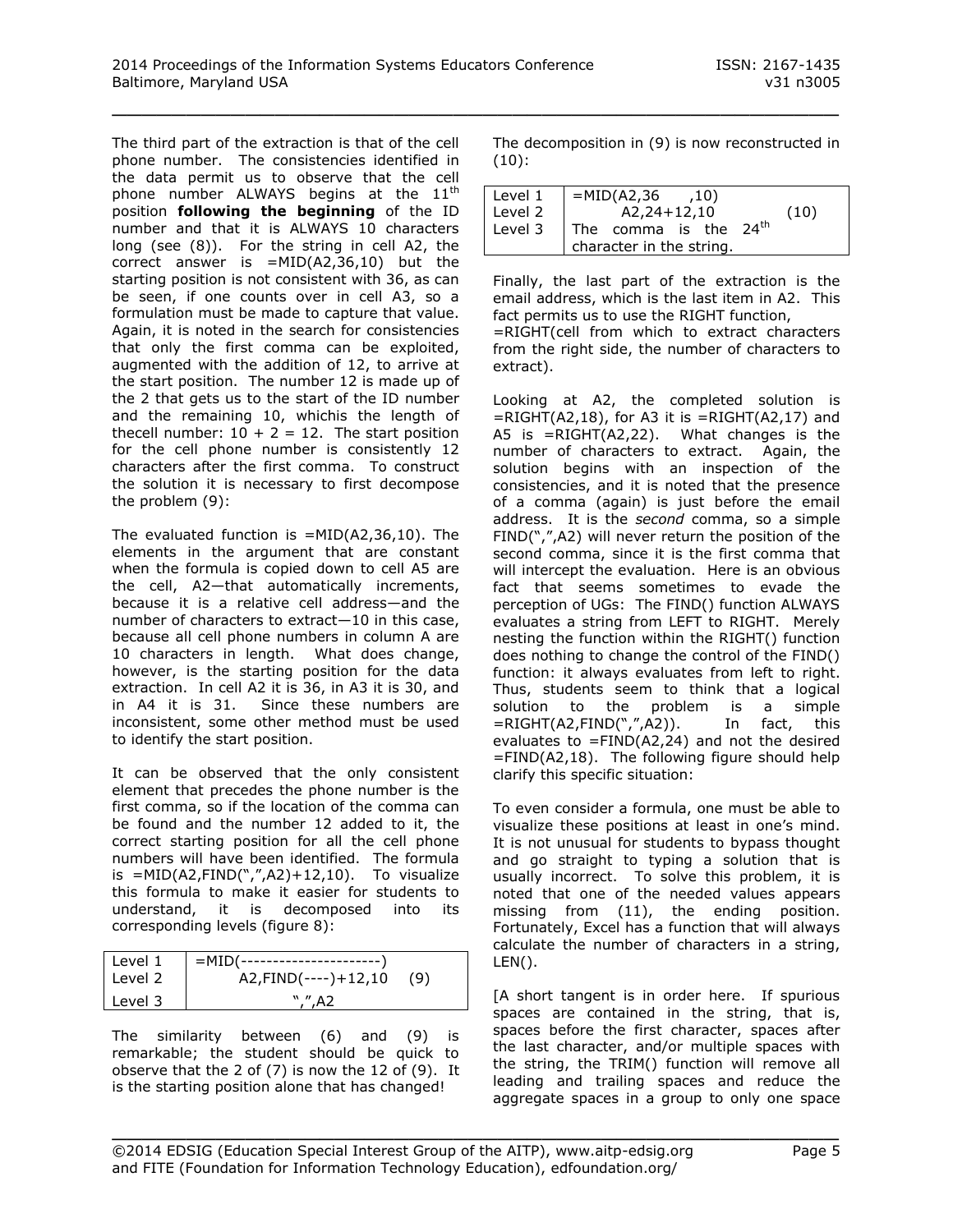per group. Hence, students should be told to trim all the cells with =TRIM(cell) then copy that entire block of cells and use "paste special": "values", in order to paste only the values over the top of the TRIM() formulas. The original data can then be deleted and students are able to work with strings in which they know there are no leading, trailing, or extra spaces in the string. Now the student can continue with the extraction of the email address.]

The =LEN(A2) formula gives a value of 65 and LEN(A3) is 58. The function RIGHT takes only the cell of interest and the number of characters to extract from the *right*. Recall that FIND provides a value ONLY when counted from the left end of the string, so RIGHT(A2,FIND(",",A2)) produces a very wrong answer, since it evaluates to RIGHT(A2,24), and this yields the email address "1234, bhotshot@gmail.com"! Extracting the proper number of characters from the right side of a string requires the use of a special technique.

The general solution to substring extraction from the right is to determine the number of characters in the entire string, then subtract from that the number of characters one wishes to omit from the extraction. For this example, the number of characters is 65 and it is desirable to omit everything before the email address. The consistency at that location—the area in the beginning of the email address—is a bit harder to determine. One must either find a consistency or create one. Indeed, there is a consistency, in that the comma-space before the address is the second such combination in the string. There are two methods that can use to specifically identify the second comma. The first method is the FIND() function.

In its extended form, FIND(character(s) sought, cell that contains the string), an optional argument item is available that has the FIND function beginning its search at some predetermined location in the string. In the following [Table 1](#page-5-0) one can see the basic FIND

| Row           | Formula                         | Result |
|---------------|---------------------------------|--------|
|               | $=FIND("," A2)$                 | 24     |
| $\mathcal{L}$ | $=$ FIND(",",A2,25)             | 46     |
| 3             | $=$ FIND(",",A2,FIND(",",A2)+1) | 46     |
| 4             | $=$ FIND(",",A3,FIND(",",A3)+1) | 24     |

<span id="page-5-0"></span>

seeking to locate the first comma, with a result

of 24. On row 2 is the same FIND, but with the optional component of identifying a position in the string from which the function is to **begin** its search for the comma; in this case the position is 25. Any other number less than or equal to 24 would result in the function returning 24, because that would be the first comma the function meets. Looking down the column of cells, it is apparent that one cannot simply append a number as the third argument. One way to solve the problem is to employ another FIND() to calculate the position in the string with which to begin the search for the comma. Rows 3 and 4 show a FIND function nested within a FIND() function that yields the correct location of the second comma. Using a nested FIND for the third instance of a character, say a third comma, becomes confusing, but there is a better solution.

The SUBSTITUTE() function has many very useful applications. Its format is

=SUBSTITUTE(cell containing the string, the old character(s) you wish to replace, the new character(s), and an optional part that identifies which the old character(s) is to be replaced.)

If the optional component is omitted, then all old characters are replaced with the new characters. In other words, one character is simply replaced with another. On the surface this appears rather unimportant, but in practice it allows us to solve certain problems that otherwise would be far more difficult, if not impossible, using a spreadsheet.

One can now see that engaging in string manipulation requires one to take advantage of data consistencies, but sometimes there are simply no consistencies usable for the task at hand. In those situations it is necessary to create a consistency, and it is the SUBSTITUTE function that accomplishes this task. This is explained using the current example. If the string in A2 were to be represented as (12) with the second comma replaced with the pipe symbol "|",then the position of the "|" can be easily found with a simple FIND(). The solution to calculating the number of characters to extract the email address is LEN(A2)- FIND("|",A2)-1 and the decomposition of the entire equation is:

*Table 1 Nesting a FIND within a FIND.*  $\boxed{\phantom{a}$  =RIGHT(A2,LEN(A2)-FIND("|",A2)-1) (13) A2,LEN(---)-FIND(---------)-1)  $A2 \times N''$ ,  $A2$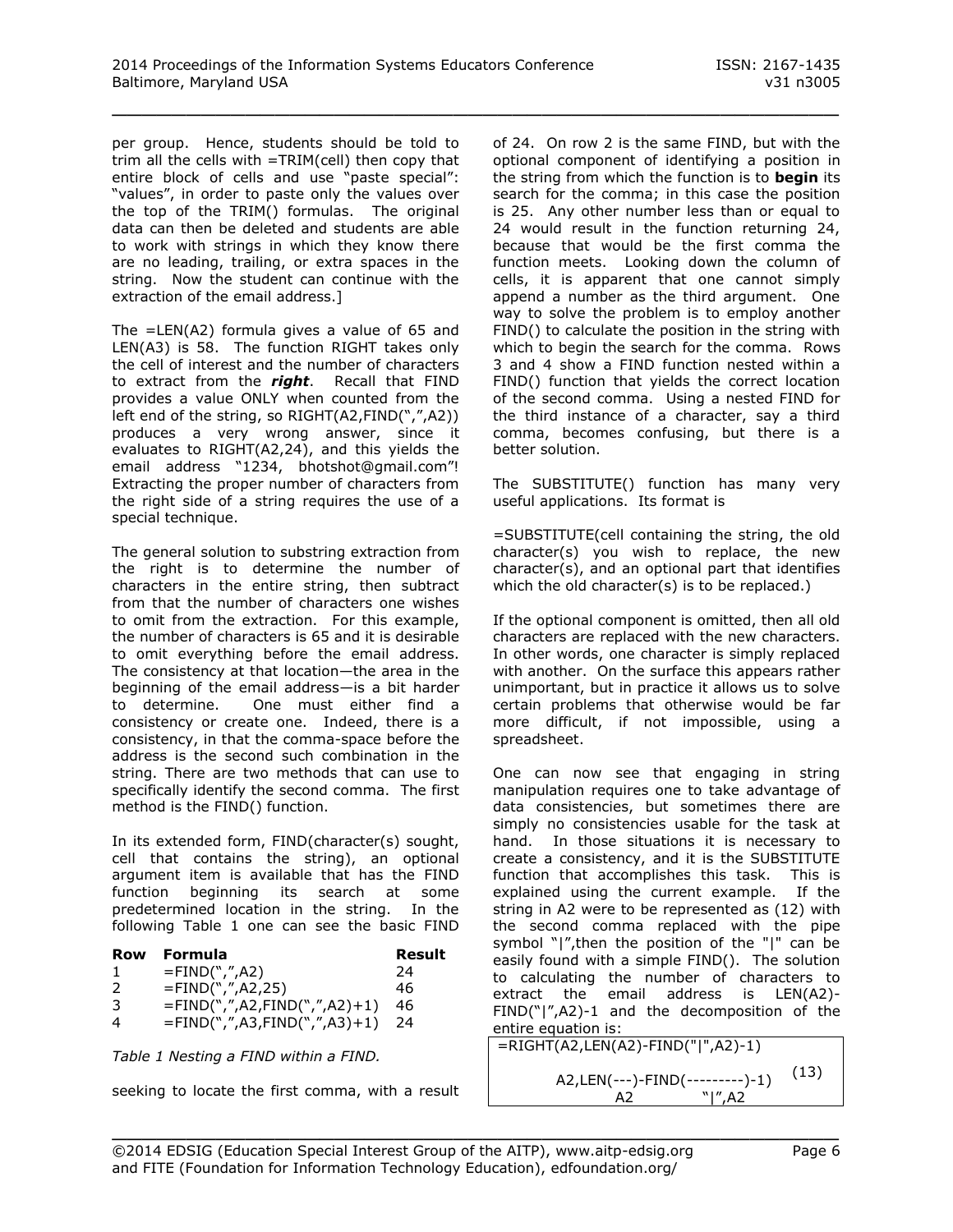The reconstruction is shown as:

So there is a solution to the problem of extracting the right-most element in the string, the email address. But the question now remains as to HOW does a pipe symbol become part of the string? Recall that while the second comma is a consistency, it is not so easy to find its location in the string, hence the need to be creative in the solution. This is the time to consider placing some unique character in the string so that the FIND can locate it.

The SUBSTITUTE function is ideal for this task. There are two locations where a string can be placed while Excel works upon it: one place is a cell on the worksheet, the other is RAM, where the modified string exists only while Excel is evaluating it, and afterwards it disappears. If the former location is used, the worksheet will quickly fill up with unnecessary and duplicated data that can easily cause confusion and lead to errors. The latter location creates a string in memory, manipulates it as necessary, and evaluates it to produce the result that is brought into another formula. The latter is the much preferred way.

The instructor can show how both of these methods work and why one is preferred over the other by using the following technique to place a special character into a string, creating a consistency where none previously existed. Figure 14 shows the formula to place the pipe symbol, "|", where the second comma is located.

The cell on which the substitution is to occur is A2, the character to replace is one of the commas, the replacement character is the pipe, and it is the second comma ONLY on which the replacement is performed. The string then becomes as shown in (12) above. It should be obvious that the pipe replaced the second comma. If the student were to place each of these cells into a companion column, the meaning of the data would be unchanged. However, the point of creating a consistency is to discover the location of the pipe in the string and to use that answer elsewhere. Recall that the FIND function is used to return the location of a character, so one need only to nest the SUBSTITUTE function within the FIND function and the number is returned without the need for the intermediate string step. The result is

=FIND("|",SUBSTITUTE(A2,",","|",2))

which evaluates to

\_\_\_\_\_\_\_\_\_\_\_\_\_\_\_\_\_\_\_\_\_\_\_\_\_\_\_\_\_\_\_\_\_\_\_\_\_\_\_\_\_\_\_\_\_\_\_\_\_

| $=$ RIGHT(A2,18)                       |      |
|----------------------------------------|------|
| $A2.65 - 46 - 1$                       |      |
| The number of characters in the string | (14) |
| and the location of the pipe symbol.   |      |

=FIND("|","Bigman ToughGuy Hotshot, 10000234566072741234| bhotshot@gmail.com").

It is easy to see that this evaluates to 46. The "B" in Bigman is character #1, the "H" in Hotshot is character #17, and the value of the "|" is 46. One needs only the number, not the string with the pipe, so it is preferable not to display the modified string in a cell.

Now that there is a way of identifying a consistency that occurs before the email address, and since it is already known the number of characters to the end of the address, a simple subtraction gives the number of characters to extract from the right side. The resulting formula is

> $=$ RIGHT(A2,LEN(A2)-FIND("|",SUBSTITUTE(A2,",","|",2)-1)

This is more easily understood, when rewritten as a decomposed formula, as in Figure 15.

… followed by the reconstruction from the bottom up.

It is now easy to see how functions are nested, evaluated, and how they yield the desired output.

#### **4. CONCLUSIONS**

The instructor can more clearly illustrate and explain how to manipulate string functions to extract data that are not separable using the text-to-columns method. As expertise develops in this area of spreadsheet mastery, the user will find that the cleansing of data files for importation into database tables can be far more easily facilitated, and the instructor will have a tool by which students can develop skill in mastering how to think in a sequential manner, for these spreadsheet functions are evaluated from the inside out and the student must decide what data need to be acquired, before they can be manipulated. It can be argued that the only other alternative way of developing this skill is to learn how to program. Programming develops thinking skills, but using these string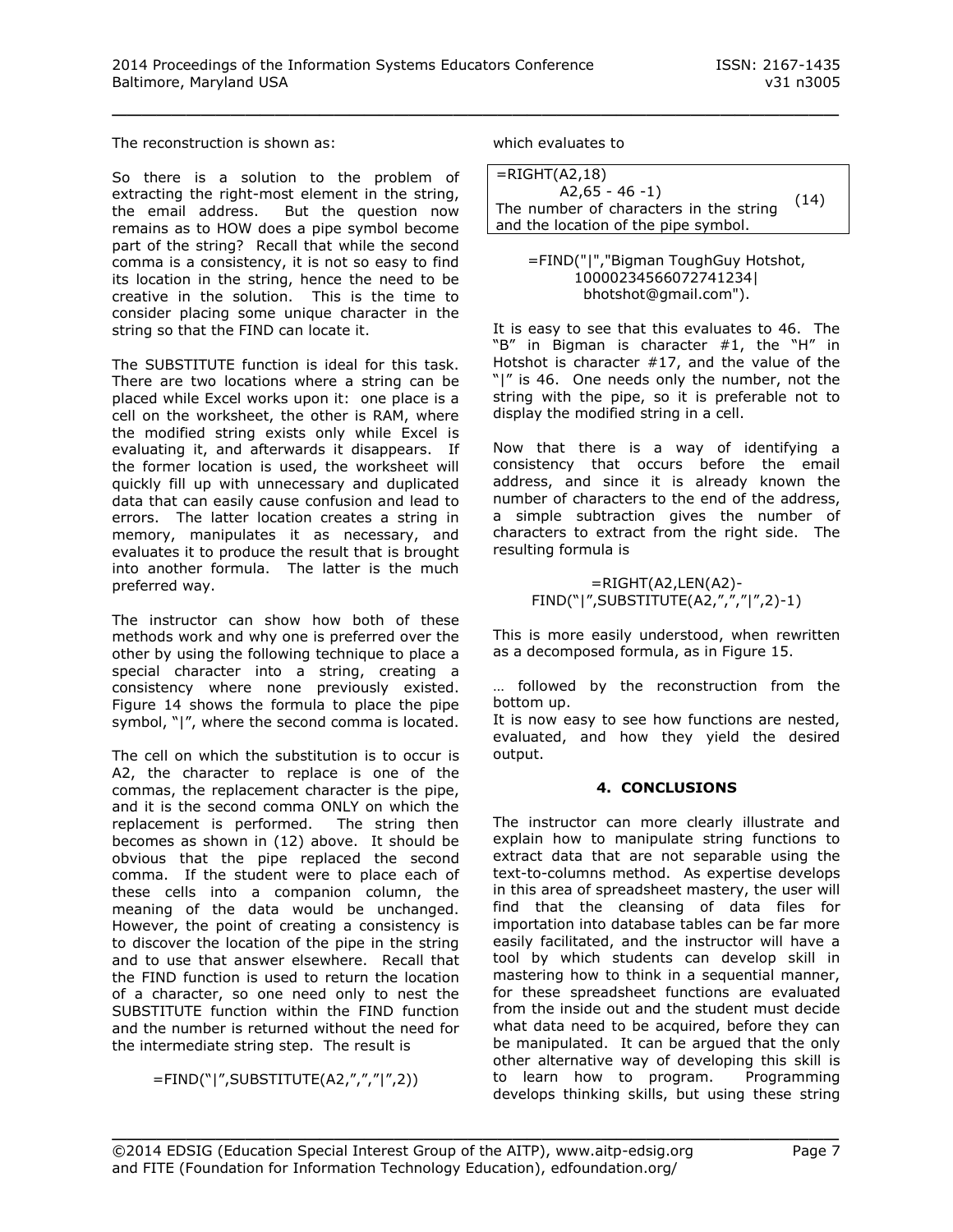manipulation functions is as close as one can get to achieve these skills, when programming is not an already available skill.

Instructors can create complex functions—that is, nested functions that could draw data from differing parts of a worksheet—and explain them by decomposing a function to its basic parts, providing answers to the simple parts, and reconstructing the formula with values that lead to the desired result. In this way, students become far more comfortable with sequential thinking, the nesting of spreadsheet functions, and the flow of control in their formulas.

#### **4. REFERENCES**

- Jonassen, D., Carr, C., & Yueh, H. (1998). Computers and mindtools for engaging learners in critical thinking, *TechTrends*, Springer.
- Caulkins, J., Morrison, E., & Weidemann, T. (2007). Spreadsheet Errors and decision making: Evidence from field interviews, *Journal of Organizational and End User Computing*.
- Carrithers, D., Ling, T. & Bean J. (2012). Messy problems and lay audiences: Teaching critical thinking within the finance curriculum, *Business and Professional Communication Quarterly*.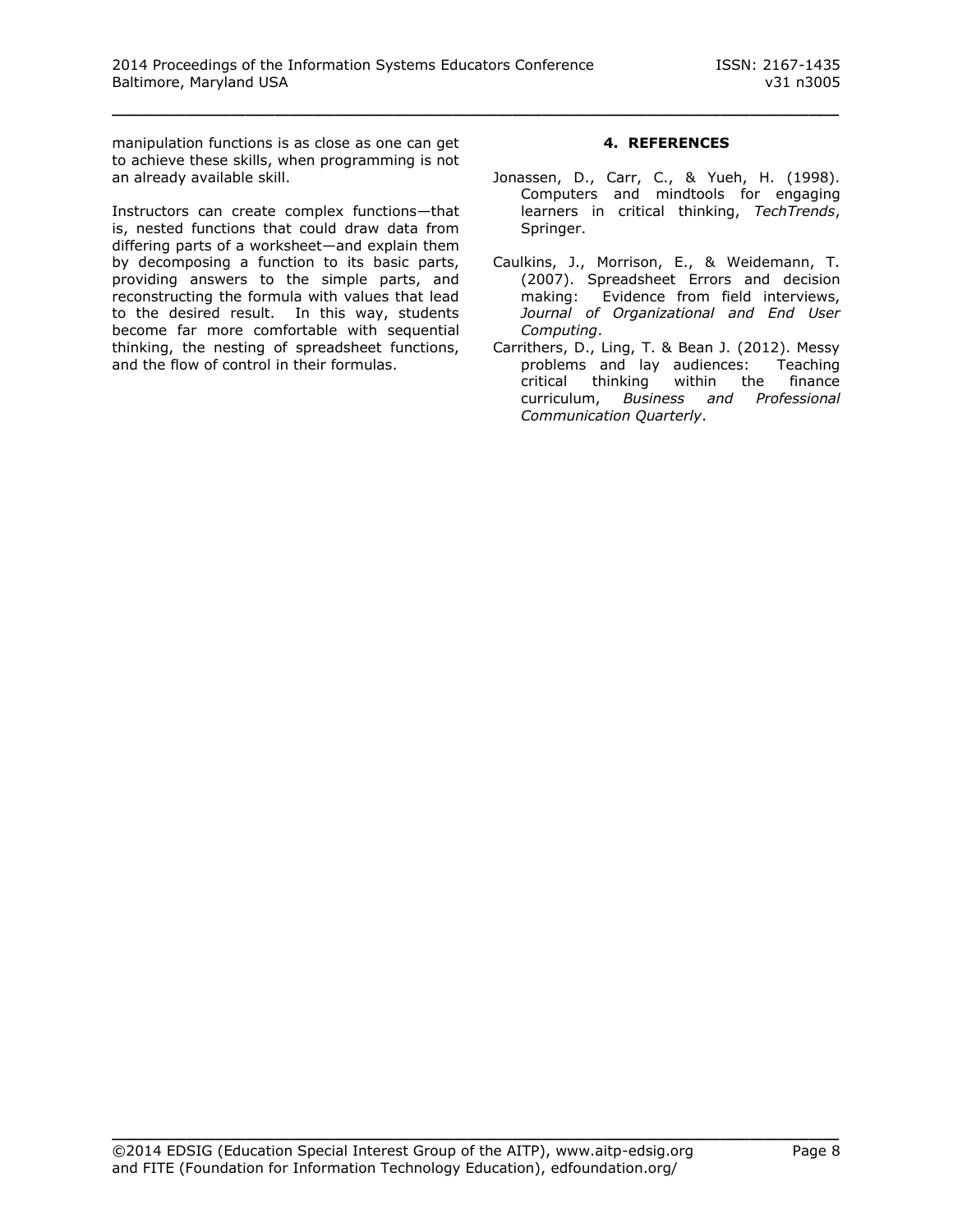# **Figures**

\_\_\_\_\_\_\_\_\_\_\_\_\_\_\_\_\_\_\_\_\_\_\_\_\_\_\_\_\_\_\_\_\_\_\_\_\_\_\_\_\_\_\_\_\_\_\_\_\_

|   | н                                                                 |  |  |
|---|-------------------------------------------------------------------|--|--|
|   | Student Name, IDNumCellNum, Email                                 |  |  |
|   | Bigman ToughGuy Hotshot, 10000234566072741234, bhotshot@gmail.com |  |  |
| 3 | Phrank Lee Spider, 77777445553181234567, pspider@yahoo.com        |  |  |
| 4 | Sindiee Catapeller, 66666711221213456789, scata@hotmail.com       |  |  |
|   |                                                                   |  |  |

5 Mamoud Tinkelpheater, 44444556993735648765, mtinkel@macmedpetra.ca

#### **Figure 5**



#### **Figure 8**

| Student Name, IDNumCellNum, Email                              |                           |                                                                                                                                                                                                                       |  |     |
|----------------------------------------------------------------|---------------------------|-----------------------------------------------------------------------------------------------------------------------------------------------------------------------------------------------------------------------|--|-----|
| Consistency to use that<br>is located before the<br>substring. | Start position<br>is $36$ | Bigman ToughGuy Hotshot, 10000234566072741234, bhotshot@gmail.com<br>Ending position is always 10 characters beyond<br>the start position, because both the ID number<br>and the phone number are consistent in size. |  | (8) |

#### **Figure 11**